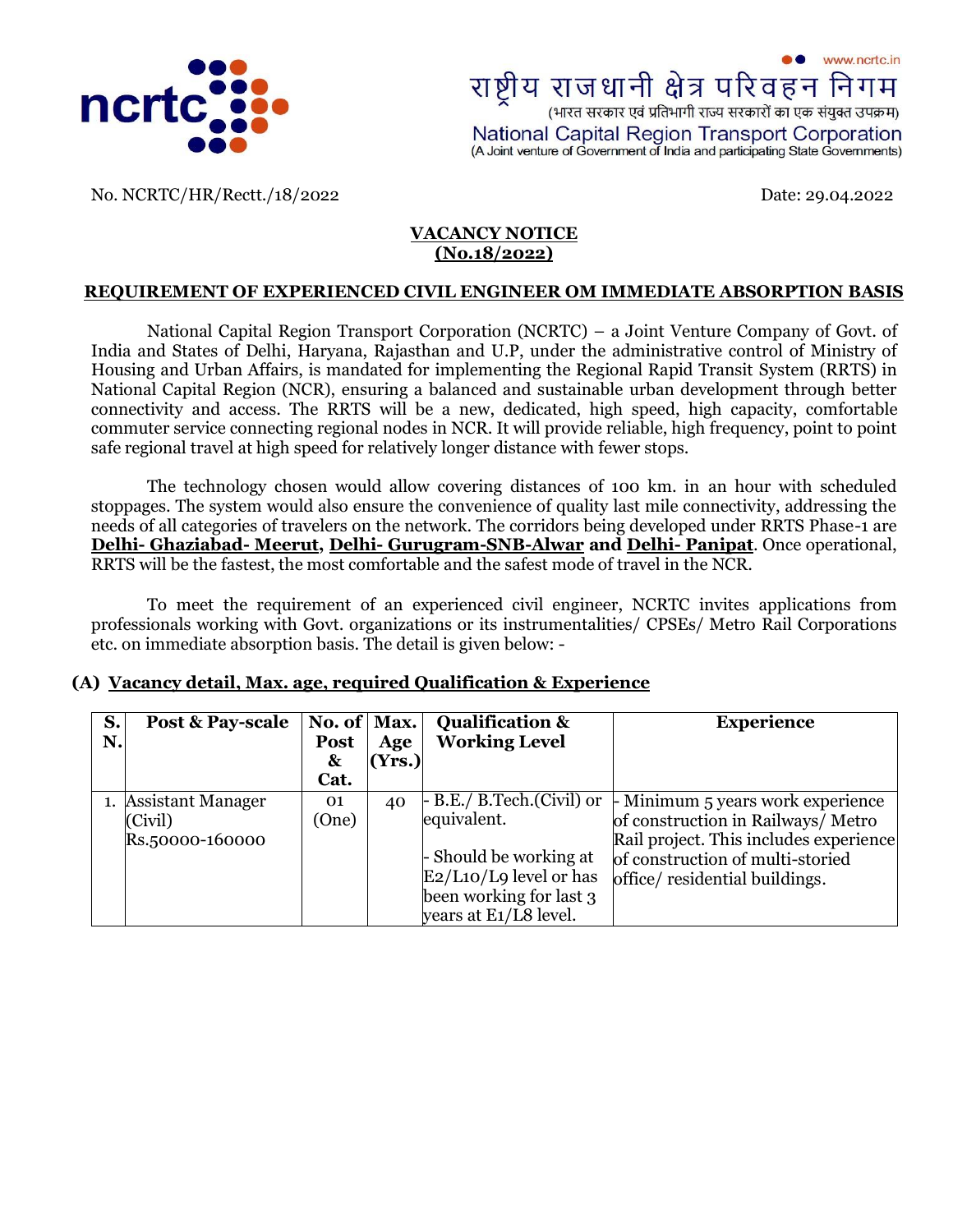# **(B) Eligibility (Required Pay-scale):-**

| Post<br>(Level)          | Required pay-scale for the candidates working with Govt. org./<br><b>CPSEs/ Metro Rail Corporation &amp; Govt. instrumentalities</b> |                                              |  |  |  |
|--------------------------|--------------------------------------------------------------------------------------------------------------------------------------|----------------------------------------------|--|--|--|
|                          | <b>CDA Scales</b>                                                                                                                    | <b>IDA Scales</b>                            |  |  |  |
| <b>Assistant Manager</b> | - In pay-scale Rs.56100-177500 $(L-10)$ /                                                                                            | - In pay-scale $Rs.50000-160000$ $(E2)$ , or |  |  |  |
| (E2)                     | Rs.53100-167800 (L9), or<br>- 3 years in Rs.47600-151100 (L-8)                                                                       | - 3 years in Rs.40000-140000 (E1)            |  |  |  |

*- The eligibility criteria, i.e. age, experience may be relaxed in exceptional cases.* 

#### *- All eligibility criteria/experience/ other conditions should be fulfilled as on 29.04.2022. Other terms and conditions of NCRTC shall be applicable.*

 *- Degree should be obtained from recognized University/Institute/Government Body.*

 *- The eligibility criteria, i.e. age, experience may be relaxed in exceptional cases.*

- Number of vacancies are subject to change at any stage of the selection as per the requirement of the Project.

## **PHYSICAL & MEDICAL FITNESS:**

The applicant should not only be suitable in related field, but also should be physically and medically fit enough. In case of selection, candidates will have to undergo a medical examination as per the Corporation policy.

## **SELECTION PROCESS:**

- (a) Based on the eligibility/ experience in the relevant field, shortlisted candidates will be called for interview.
- (b) NCRTC reserves the right to conduct a written examination for the post in case the number of applications received from eligible candidates is higher. The detail of written examination, if any, shall be communicated to the candidates in advance and candidates have to make their own arrangements for travel and stay.
- (c) The candidate will be offered position in NCRTC on immediate absorption basis with respect to his/her eligibility vis-à-vis his last position in parent organization and length of service or as per the suitability decided by the selection committee.

## **SURETY BOND & PROBATION PERIOD:**

 The selected candidate shall have to execute a Surety Bond to serve the Corporation for a minimum period, as given below: -

| <b>S.N.</b> | <b>Mode of recruitment</b>                                  | <b>Bond amount*</b> (Rs.) | Min. period to serve the<br>Corporation |
|-------------|-------------------------------------------------------------|---------------------------|-----------------------------------------|
|             | Absorption from Govt. org./<br>instrumentalities/PSUS/CPSEs | 1,50,000                  | $1(one)$ year.                          |
| $\sim$      | -- - -<br>$\sim$ $\sim$ $\sim$ $\sim$                       |                           |                                         |

\* Plus, Training cost & GST, as applicable.

 After joining the employee has to undergo a probation period as per Corporation policy. A three months' prior notice will be required to be served before seeking resignation from the Corporation.

# **COMPENSATION PACKAGE & POSTING:**

The Company offers attractive pay, perks and allowances attached to the post/ grade as per company policy. The job is transferable, and the selected candidates can be posted/ transferred to any of the office/ workplace of NCRTC during the course of their service.